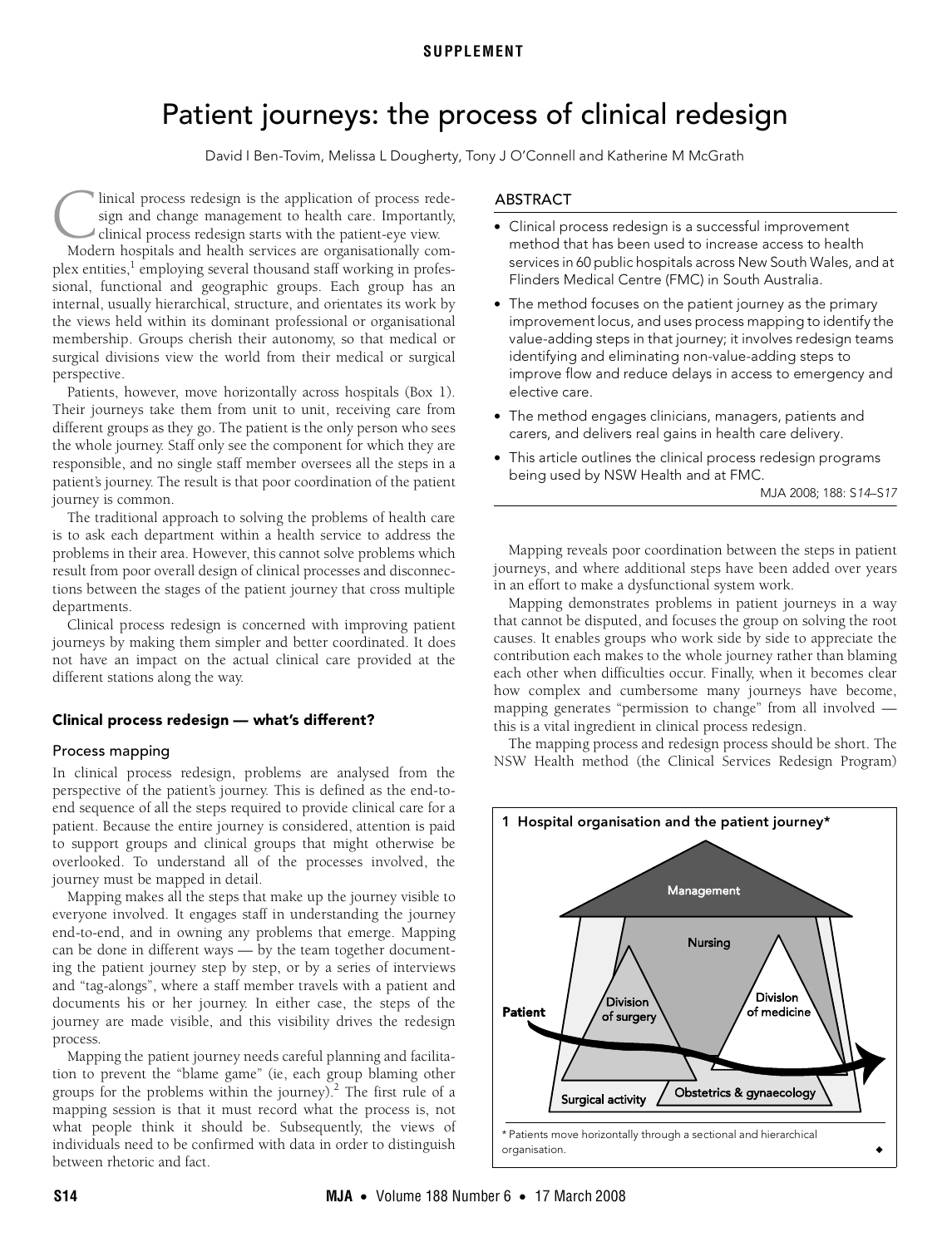#### <span id="page-1-0"></span>2 Mapping a process in the emergency department (ED)

In one mapping session in an ED it became clear that an equipment officer had been appointed to distribute patient equipment, including crutches. That officer had to be paged by the nurses before crutches could be dispensed. However, the officer was rarely available immediately. Thus, there was usually a delay, after which the crutches were given out by the ED nurses. It was a simple and effective change to allow ED nurses to dispense crutches directly. ◆

allows, on average, 12–16 weeks for the whole process of mapping, solution development and implementation planning.

## Involving staff

A crucial feature of the mapping process is to bring together all the key groups and individuals who are critical to improving the clinical processes. Frontline clerical staff, porter and cleaning staff, junior nursing and medical staff are as important in this as senior consultants and nurse managers. Mapping sessions must occur at times and places that make it easy for clinicians to attend. Personal approaches by senior management and presentations to state-level leadership groups such as clinical networks or councils are important to achieve full and active participation of influential clinical leaders. It may be necessary to fund "back-fill" replacements for staff or to pay visiting medical officers, general practitioners or patients to ensure their attendance.

When necessary, senior management must send the message that change is inevitable: "The process will proceed with or without you. This is your chance to make it work for yourself, your colleagues and patients." It is important to highlight the importance of clinician input while demonstrating that the redesign work will not be held hostage to individual preferences or resistance. Managers need to preset the parameters for solutions and participate in the process to ensure that solutions are practical and affordable. When clinicians and other staff do engage, the redesign solutions must be implemented to reinforce the benefits of participation and overcome latent cynicism about the possibility of effective change.

#### Involving patients

Patients who make the journeys are the only ones who can identify the problems from their perspective. The experiences of patients and carers need to be captured in the mapping stage, and patients and carers must also participate in solution design. This can be through combined staff–patient working parties, or by having separate consumer working parties. In more recent projects in New South Wales, each redesign team has been asked to interview 10 patients and carers about their experiences and analyse their stories for themes reflecting the eight dimensions identified by the Picker Institute.<sup>[3](#page-3-3)</sup> The redesign teams then use this information to design their solutions, and remeasure the patient and carer experiences at a later date to ensure there have been sustained improvements.

#### Questioning the status quo

Redesigning the cumbersome and frustrating processes underpinning clinical care that are revealed by mapping requires a robust debate about a number of issues, including:

- why a particular step occurs;
- what can be changed;
- what steps really add value and have an impact on patient outcomes; and
- what steps do not add value and can be eliminated.

We need to question in whose interest the current system is organised. Processes are often organised around traditional staff roles or to compensate for equipment inadequacy, rather than to serve patients' needs. In the example in [Box 2](#page-1-0), the step of paging the equipment officer did not add value and was easily changed. While allowing nurses to order an x-ray in a case of suspected fracture will reduce patient delays, it will provoke debate, and will only be supported if the patient perspective takes priority over entrenched practices. These kinds of debates are an essential part of the education of staff as to why the changes should be made. The best criterion to diffuse disagreement is "if this was your mother, what would you want to happen?".

#### The patient journey perspective

The mapping process also facilitates moving the focus from the part of the patient's body that is affected, or the professions involved in the patient's care to that of the horizontal journey, and allows new groupings related to the process or journey to emerge. "Patient-care families" are groups of patients whose journeys share many of the same process steps, even though the specifics of their clinical care may differ. The article in this supplement from Flinders Medical Centre (FMC) (*page S27*) describes an approach to clinical process redesign that is centred on patient-care families and the development of streams of care (or value streams) for designated patient-care families[.4](#page-3-4)

Redesign may challenge conventional wisdom. For some years, Australian emergency departments (EDs) have used the Australa-sian Triage Scale<sup>[5](#page-3-5)</sup> to prioritise the order in which patients are seen so that patients are attended to in triage order, rather than the order of presentation. Clearly, this makes sense in relation to critically ill patients. However, it leads to patients in lower triage categories having extended waits. At the FMC ED, staff allocate a triage category to all patients, identifying the relatively small number of patients with time-critical threats to life and limb who take priority. All other patients are seen in order of arrival, no matter what their allocated triage category. They are divided into those who are likely to go home directly from the ED, and those likely to be admitted, with each group being seen by a different team of doctors and nurses.

This approach has improved access to care and reduced overall waiting times in the ED without compromising the care of the critically ill.<sup>[6](#page-3-6)</sup> The move away from the strict use of the triage scale is quite confronting to many staff, and sustaining such changes requires committed leadership and ongoing monitoring.

# Applying the clinical process redesign method

#### NSW Health — the Clinical Services Redesign Program

NSW Health piloted clinical process redesign in one hospital (John Hunter in Newcastle) in 2002, and implemented it in 10 Sydney hospitals (Westmead, Nepean, Prince of Wales, Liverpool, St George, Canterbury, Royal North Shore, Gosford, Campbelltown and Wollongong in the financial year 2004–05). After significant success at most sites, the NSW Government funded a 3-year, statewide program. At its peak, the Clinical Services Redesign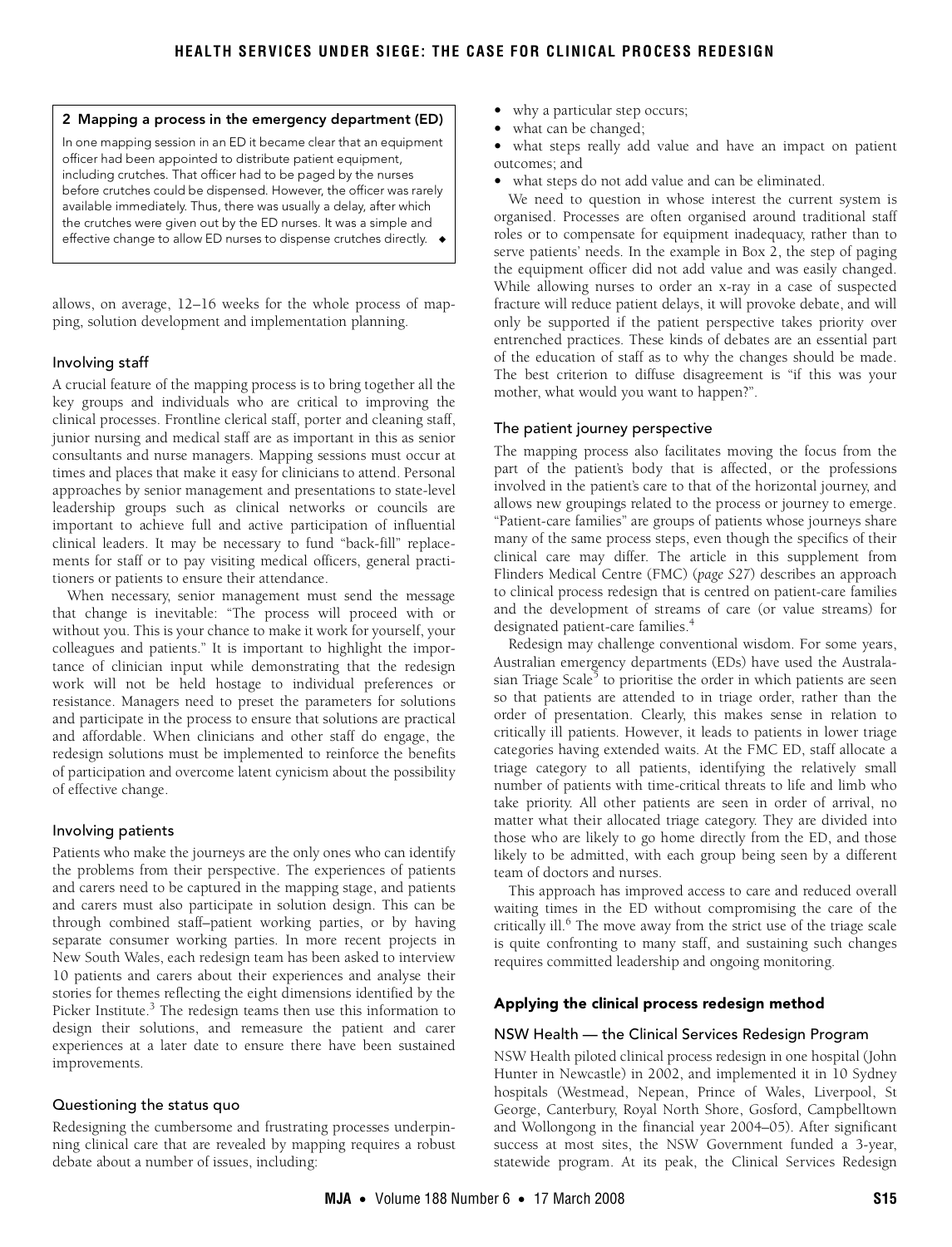Program (CSRP) included 75 separate redesign projects in 60 hospitals [\(Box 3](#page-2-0)).

More details of redesign projects in 23 hospitals and their outcomes are to be found in the appendix to this supplement (*page S36*).

A program office was established in NSW Health to manage the CSRP. In addition, four senior managers were appointed within NSW Health to liaise regularly with Area Health Services (AHSs), in which program offices were also established to coordinate programs at the local level and liaise centrally.

The CSRP relied on the involvement of frontline staff to participate in projects, and funding was available to release staff to the redesign program full-time.

AHSs were set ambitious targets for performance and a regular monitoring system was established for reporting all results across the state, including monthly meetings between chief executives and the health department to discuss performance. Impact was maximised by linking AHS performance to additional funding for beds and elective surgery.

A panel of national consulting firms (Accenture, KPMG, PricewaterhouseCoopers and PA Consulting) was retained to provide expert advice to AHSs on undertaking process re-engineering and to facilitate redesign working parties. The firms also assisted in coaching local hospital managers to give them the skills necessary to implement the solutions. They brought a range of business process redesign and re-engineering methods to the CSRP, including "lean thinking", "six sigma" and the "theory of constraints". $7-9$  $7-9$  $7-9$ Staff appreciated the neutrality of external facilitators who were often able to overcome territorial behaviours.

Knowledge management was a key part of the program. It was facilitated by regular meetings of senior executives and clinicians, and by workshops on tackling common problems. The program office presented redesigned models of care in easy-to-grasp formats and regularly broadcast and celebrated successes in redesign. The new models of care were accompanied by implementation toolkits available on the Australian Resource Centre for Healthcare Innovations website.<sup>10</sup> In addition, the Human Services Network, developed by the NSW Government, $11$  was used for establishing communities of common interest.

The NSW Minister for Health and the Director-General of Health regularly visited sites to review progress and maintain senior executive focus on the outcomes of redesign. Clinician leadership was highly visible through various state-level priority taskforces.

#### Flinders Medical Centre — the Redesigning Care program

The FMC Redesigning Care program is described in more detail in a subsequent article in this supplement (*page S27*).[4](#page-3-4) It was initiated after an aggregated root-cause analysis of a series of disturbing patient events indicated a major breakdown in the capacity to provide safe care in the ED and elsewhere in the hospital. This prompted the search for an effective improvement strategy. Lean thinking, with its emphasis on methods for looking at end-to-end processes, the creation of flow, the value of patient time and staff expertise, and the recognition that activities which did not add value to patient outcomes were potentially wasteful, $^7$  $^7$  approved a good fit with the underlying values of the organisation.

A small team of clinicians and senior managers learned about lean thinking by linking with local and international experts through Lean Enterprise Australia<sup>12</sup> and the global Lean Enterprise network, and by contact with staff from the School of Management

## <span id="page-2-0"></span>3 Scope of the Clinical Services Redesign Program in New South Wales

Location: All NSW Area Health Services (metropolitan, regional, rural) plus statewide projects, including the NSW Ambulance Service Funding: Total over 3 years: \$70 million Focus issues: Emergency departments, surgery, patient flow, mental health, cardiology, discharge planning, diagnostics, aged care, chronic care, management support Number of projects: 75 Number of hospitals: 60 Time investment: Over 1200 weeks of full-time project activity, including external expertise

at the University of South Australia. A program governance group involving senior clinicians and managers, which reported to the FMC hospital management executive, ensured that the Redesigning Care program worked across the whole hospital and was viewed as a major program.

#### Implementation

[Box 4](#page-3-11) outlines the stages involved in redesign programs. It reflects the generic approach arrived at independently by NSW Health's CSRP and the FMC Redesigning Care program, although specifics vary between settings.

Initially, the set-up phase involves deciding issues such as the overall scope of the project, the make-up of the redesign team, and the choice of performance indicators. In the diagnostic phase, the mapping of the patient journey identifies the disconnections and facilitates a diagnosis of the problem being tackled, with impressions being confirmed by direct observation and data when relevant. That phase will usually point to a variety of solutions which have the potential to improve flow, increase safety and improve the quality of the processes.

Once the redesign solutions are agreed (and this can involve decisions about "hard" territorial issues, such as reallocation of beds between units), they need to be implemented. It is this step of the process that is, by general agreement, the most difficult. If the solutions are novel, they will require considerable skill in implementation, combining project management skills with managing the human dimension of change in a complex hospital structure (see Box 4). This demands a new skillset for health managers who have previously operated in a "command and control" atmosphere.

Redesign programs rely on energetic management. The implementers may need coaching in change management and project management techniques, and added support for their increased workload. Managers and staff involved in process redesign also require high-quality, real-time information. Data identifying the nature and extent of problems and evidence of improvements provide the strongest tool with which to engage clinicians in the change process.

#### Conclusion

Providing high quality, efficient health care cannot be accomplished without the time and effort required to bring staff together to examine the process of care delivery. The staff need to see the patient journey as a whole. Training and communication with staff about how to undertake clinical process redesign are investments